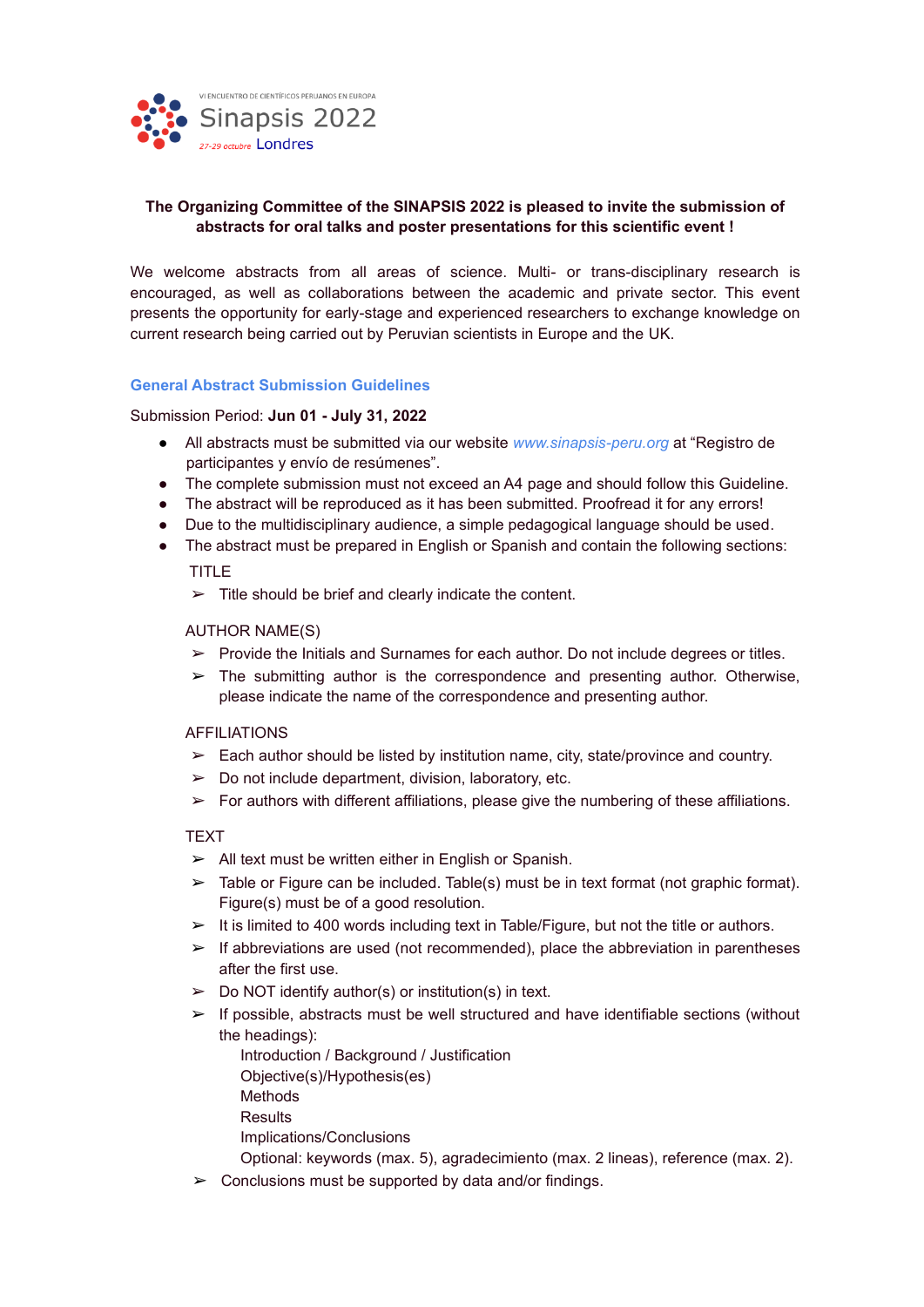*See next pages for examples of abstracts according to this guideline.*

#### **Revisions criteria**

All abstracts will be evaluated and scored by the SINAPSIS 2022 Scientific Committee, who may accept, decline, or offer an opportunity for a revised abstract submission. Proposals will be assessed according to their scientific merit, impact, appeal to the participants of SINAPSIS 2022 and clarity and conciseness.

\* Presenters will be notified of the committee's decision three weeks after the submission.

#### **Cancellation policy**

- $\triangleright$  Please submit an abstract only if you are willing to fulfill your responsibility as a presenter.
- $\triangleright$  If a speaker in an oral/poster session needs to cancel the participation, please notify us immediately.
- ➢ All presenters must register for the SINAPSIS 2022 Annual Meeting.

Please do not hesitate to contact us via email: **academico@sinapsis-peru.org** with any questions.

#### **We look forward to seeing you at the SINAPSIS 2022 Meeting! The SINAPSIS 2022 Organizing Committee**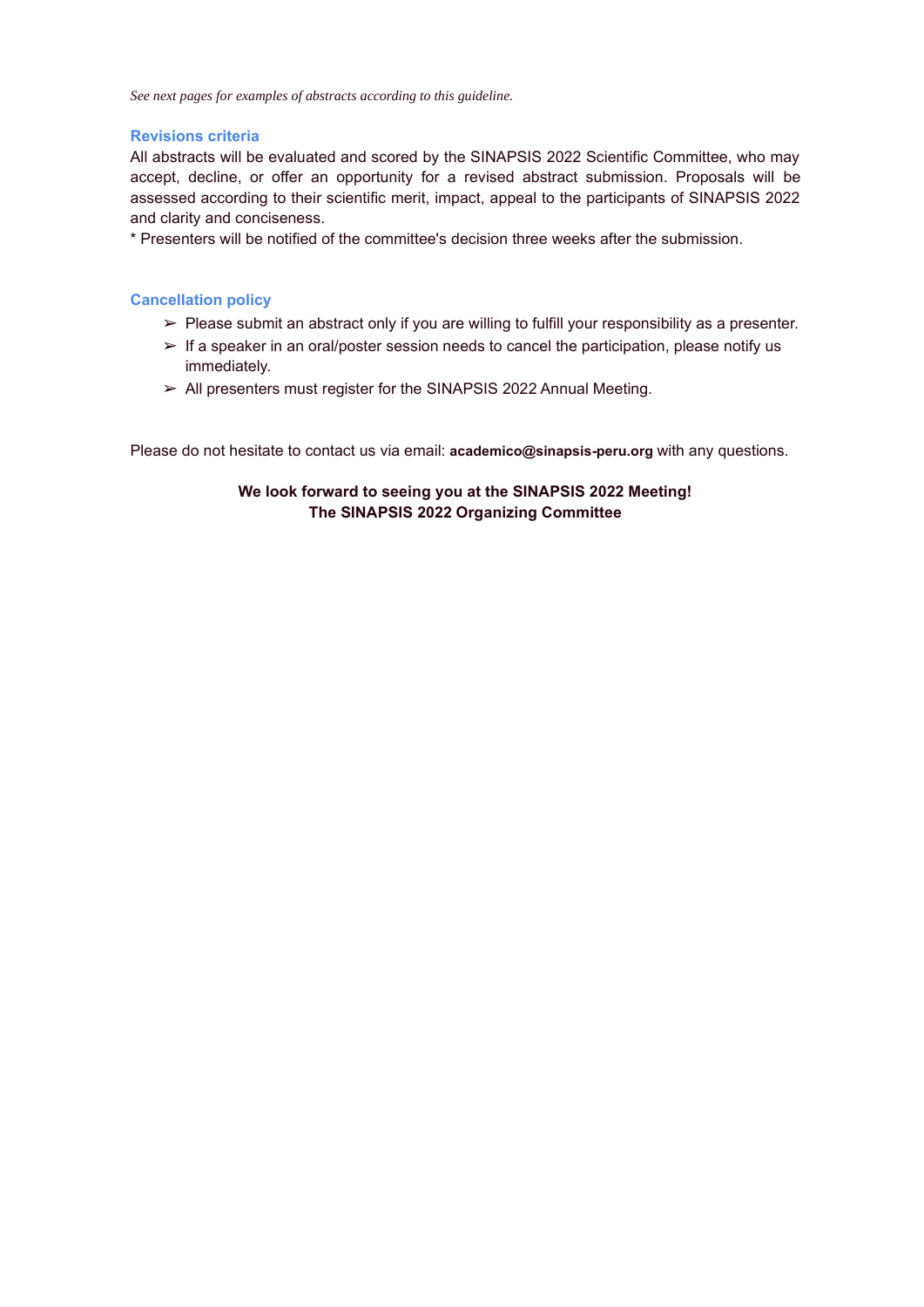## **EXAMPLES of previous events**

#### Aplicación, desafíos y perspectivas en el modelamiento de la distribución espacial de la anchoveta Engraulis ringens mediante redes neuronales

N. Valderrama<sup>1</sup>, D. Grados<sup>2</sup>, M. Pozada<sup>2</sup>

<sup>1</sup> Vrije Universiteit Brussel, 1050 Brussel, Belgium <sup>2</sup> Instituto del Mar del Perú, 07021 Callao, Perú

La anchoveta peruana Engraulis ringens sostiene la pesquería monoespecífica más grande del mundo<sup>1</sup> y por ello es un foco de atención en la investigación pesquera en el país. Los SDM (Species Distribution Models) son herramientas útiles para mejorar las estrategias de manejo efectivas en la pesquería. Los SDM modelan las asociaciones entre la especie en cuestión y las variables ambientales para poder obtener un hábitat potencial. En el presente trabajo se compararon dos modelos de distribución espacial para la anchoveta. El modelado se enfocó a los meses de febrero y marzo del 2019. Los modelos usados fueron un modelo lineal generalizado (GLM) y el Presence and Background Learning algorithm<sup>2</sup> (PBL). Se trabajó con datos de reportes de presencia de la anchoveta y las variables ambientales (temperatura, salinidad, elevación y componentes u y v de la corriente) fueron extraídas del modelo HYCOM. Los resultados mostraron que el PBL tiene mejor performance que el GLM debido a la naturaleza de los datos. Se obtuvo diferencias evidentes en ambas predicciones (Figura 1), presentando el GLM mayor incertidumbre y error. Además, se observó una fuerte relación de la presencia de la anchoveta con respecto a la anomalía de la temperatura superficial del mar. Las anomalías negativas están asociadas a fuertes núcleos de presencia de anchoveta. Ante un enfoque de cambio climático, el aumento de la temperatura superficial del mar sería un factor negativo para la presencia del recurso. El modelo PBL podría ser de gran utilidad para realizar predicciones en otras especies pelágicas marinas como el jurel, la sardina y la caballa.



Figura 1: Predicción de la distribución de la anchoveta peruana para los meses de febrero y marzo del 2019. (a) GLM, (b) PBL. Los puntos negros indican las observaciones de presencia de anchoveta.

Agradecimientos: El siguiente trabajo fue posible gracias al financiamiento del IMARPE.

Palabras claves: Modelos de distribución de especies; anchoveta; Perú

#### **Referencias:**

- 1. Joo, R., Salcedo, O., Gutierrez, M., Fablet, R., Bertrand, S., 2006. Defining fishing spatial strategies from VMS data: Insights from the world's largest monospecific fishery. Fisheries Research, 164, 223-230.
- 2. Li, W., Guo, Q., Elkan, C., 2011. Can we model the probability of presence of species without absence data? Ecography, 34, 1090-1105.